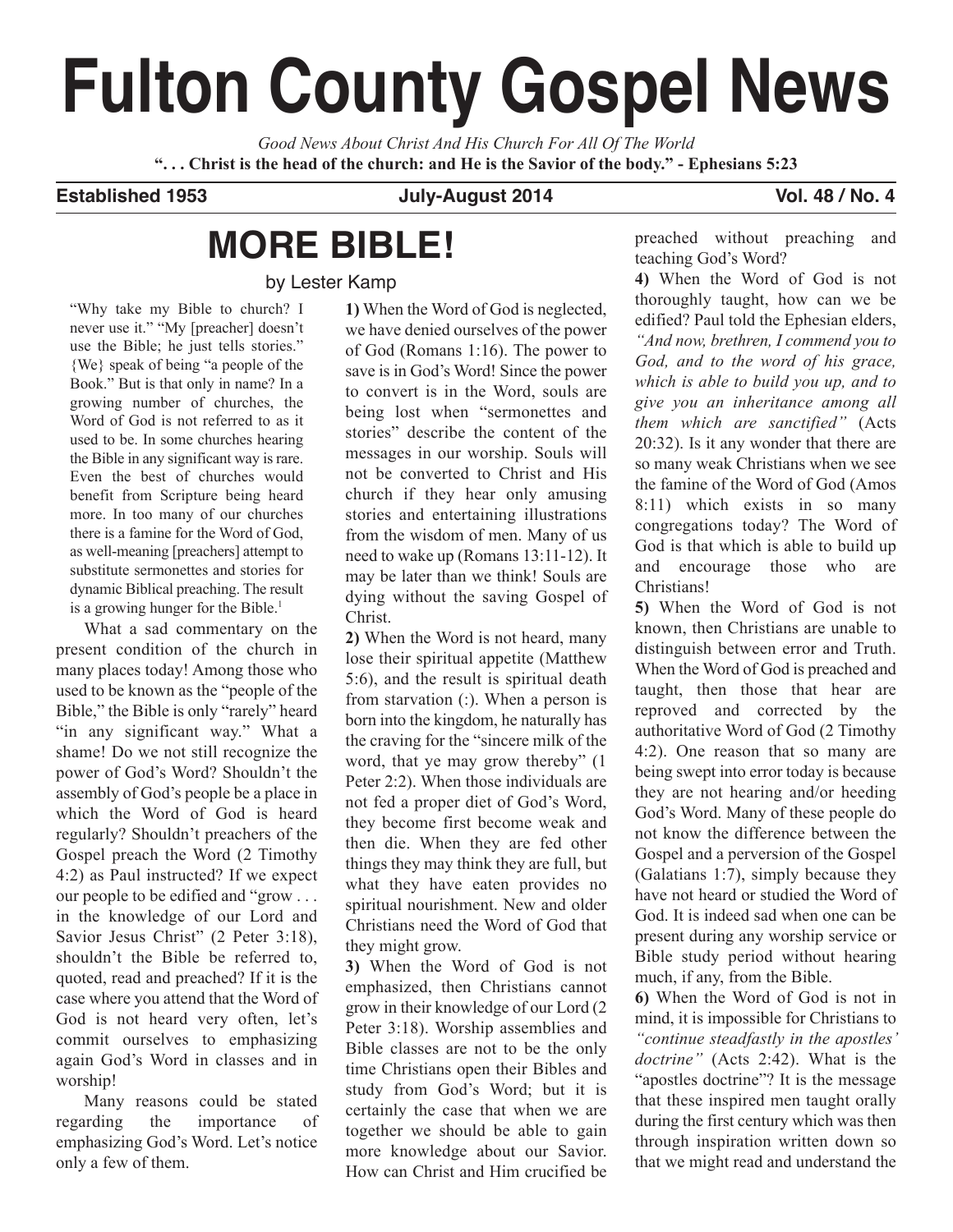## **FULTON COUNTY GOSPEL NEWS** USPS Publication #211780

. . . is a Periodical publication issued monthly by the church of Christ at Third and Bethel (P.O. Box 251), Mammoth Spring, AR 72554-0251. **POSTMASTER: Please mail all changes of address to the above address.**

FCGN is mailed free of charge to any who care to receive it. We will be happy to add any names to the regular mailing list. If you send in a name we must have a complete address, including number and street name, or RR. or HCR number, plus box number, or a P.O. Box number and the **NINE DIGIT ZIP CODE.** This paper is supported by voluntary contributions for which we are grateful. Financial information will be furnished upon request. **Mail all address corrections or manuscripts to:**

## **FULTON COUNTY GOSPEL NEWS** P.O. Box 251 Mammoth Spring, AR 72554

| Website  www.fultoncountygospelnews.org |
|-----------------------------------------|
|                                         |
|                                         |

# *continued from page one*

Will of God (Ephesians 3:3-5). It is the *"pattern of sound words"* (2 Timothy 1:13), and **that** pattern must be followed. But if we are not exposed to the pattern (we do not know what it is), then we are lost.

Many other reasons could be cited for placing a proper emphasis on God's Word in our assemblies and otherwise, but these should suffice. We need more Bible—personally, privately **and** publically, collectively! Let's restore the Bible to its proper place in our worship – in all of our assemblies!

**Note:** The quotation at the beginning of this article came from an unusual source. *Ministry* is a Seventh Day Adventist publication. The **[ ]** which appear in the quotation show where I have replaced the word "pastor" with the word "preacher," and the **{ }** show where I replaced the word "Adventists" by the word "we." The article described so well what is taking place in so (too) many congregations of the church today that I borrowed these words. Other religious groups are apparently experiencing the same

problems we are. It is sad indeed that many of our brethren don't even recognize the problem. The author of the original article emphasized the public reading of Scripture, but I believe the problem can be solved only by more reading, preaching and teaching of God's Word. We must do a better job!

Denver, CO

<sup>1</sup> "Putting the Word Back in Worship," *Ministry*, July 2001

# **SOULS UNSTABLE IN ThEIR VISION OF hEAVEN**

# **Unstable Souls Part Four** by Lee Moses

In his Second Epistle, the apostle Peter warned of apostasy that would befall the church (2 Pet. 2:1ff). As such, he endeavored to undergird Christians with the stability necessary to withstand the alluring *"great swelling words of vanity"* that false teachers would speak to lead brethren into error (verse 18). Those with whom such false teachers would find success would be *"unstable souls"* (verse 14). One way in which souls would be "unstable," and thus easily seduced by sin, is in their failure to maintain a clear vision of their heavenly hope:

*But he that lacketh these things is blind, and cannot see afar off, and hath forgotten that he was purged from his old sins* (1:9, emphasis LM).

*"These things"* are the Christian graces enumerated in 2 Peter 1:5-8 faith, virtue, knowledge, temperance, patience (or steadfastness), godliness, brotherly kindness, and charity (selfless love). Adding these graces is crucial to Christian living. Failure to add these graces is the result of a failure to "see afar off." The word in the original for *"cannot see afar off"* is *myōpazō*, from which we get the English word *myopia*, the medical term for nearsightedness. As the American Optometric Association says, "Nearsightedness, or myopia, as it is medically termed, is a vision

condition in which close objects are seen clearly, but objects farther away appear blurred."1 Here the Holy Spirit portrays this nearsightedness as an affliction with fatal spiritual consequences. But what is that faraway object that Christians need to ensure never becomes blurred in their vision? It is that realm "beyond the gate of life eternal."2

For human beings to perform at a high level, and especially over a prolonged period, requires a high level of motivation. A high school athlete who has hope of earning a college scholarship, and perhaps eventually playing professionally, will in all likelihood train harder and otherwise show greater determination to improve than his teammates who have no aspirations of playing beyond high school. A student who keeps thoughts before him of a future successful career will doubtlessly be more diligent in his studies than others who are simply trying to get through school. And the child of God who remains mindful of the reward of the righteous is infinitely more likely to remain faithful than one whose mind is not upon heaven. The Christian walk is a demanding life, demanding complete self-sacrifice. But in His promise of heaven, God provides more than ample motivation.

Paul *"laboured more abundantly"* than even his fellow apostles (1 Corinthians 15:10). He willingly endured a litany of hardships where most would have wilted (cf. 2 Corinthians 11:23-29). Knowing that his execution lay shortly ahead, he was able to say, *"I am now ready to be offered, and the time of my departure is at hand"* (2 Timothy 4:6). What provided Paul such calmness and confidence? The first factor providing this was the fact that he could say, *"I have fought a good fight, I have finished my course, I have kept the faith"* (verse 7). From the time of his conversion to Christ, Paul lived a life without regret. The second and even greater factor providing Paul's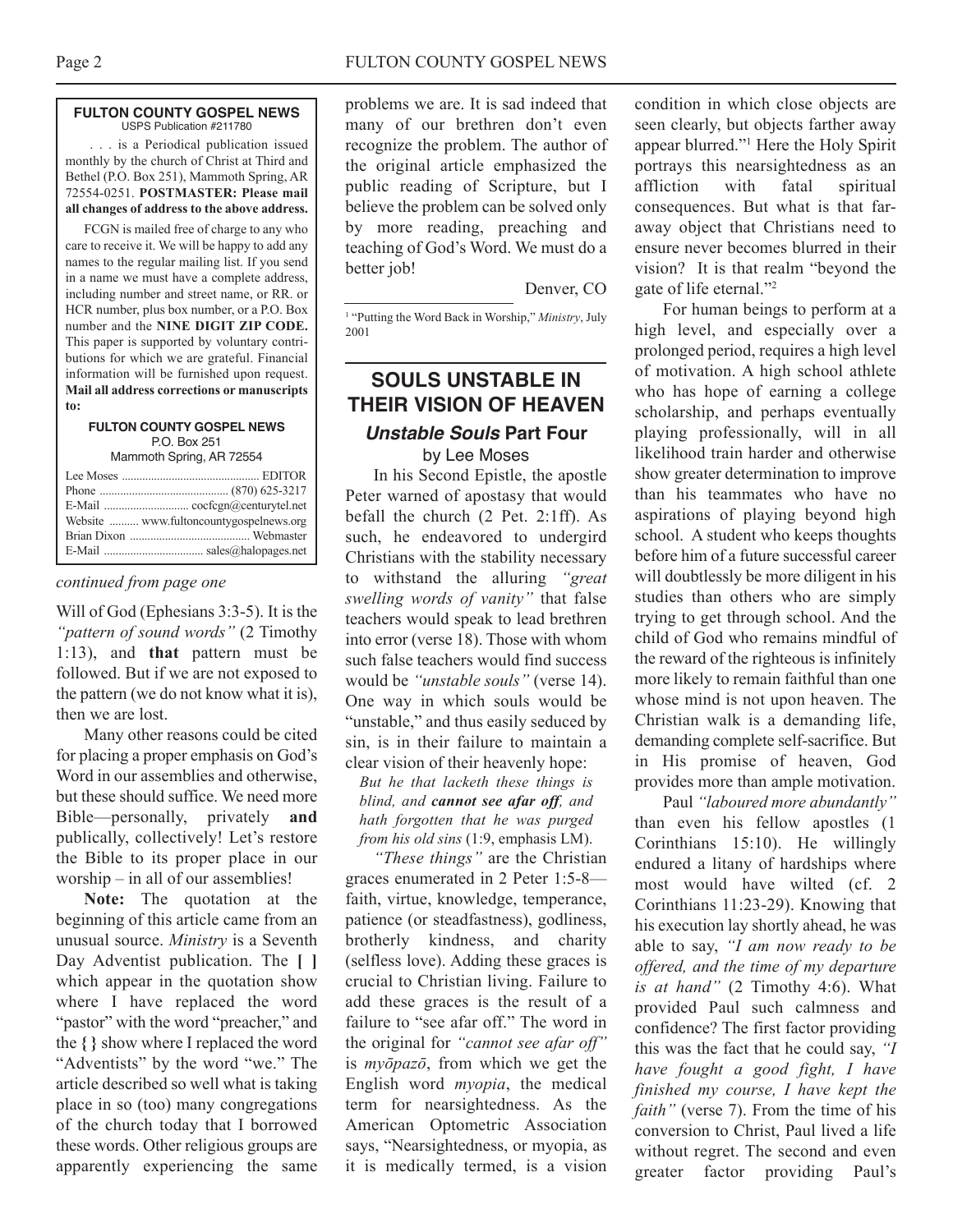calmness and confidence was that he could say, *"Henceforth there is laid up for me a crown of righteousness, which the Lord, the righteous judge, shall give me at that day: and not to me only, but unto all them also that love his appearing"* (verse 8). Paul knew that life lay beyond the executioner's sword. Paul knew that although unrighteous Nero Caesar might declare him "guilty," the righteous Judge would declare Paul "righteous." Paul knew that relative to the *"far more exceeding and eternal weight of glory,"* the most agonizing and gruesome torture was merely *"light affliction, which is but for a moment"* (2 Cor. 4:17). This is why he had lived a Christian life without regret before God, and this is why he could speak of his death as a "departure" (2 Tim. 4:6), an exodus from the bondage of earthly existence to paradise, and ultimately to the land of eternal euphoria in the Godhead's presence.

Not only did Paul constantly keep before his mind thoughts of his own eternal bliss, but also of others' entrance into the comprehensiondefying land: *"Therefore I endure all things for the elect's sakes, that they may also obtain the salvation which is in Christ Jesus with eternal glory"* (2 Tim. 2:10; cf. 2 Corinthians 1:14; Philippians 2:16; 2 Thessalonians 2:19). Our perseverance can help others receive the eternal reward. When we think in such a way, it cannot but affect how we conduct ourselves toward others, and it cannot but give us motivation to persevere in the faith.

Sometimes Christians simply grow weary of living the Christian life. Some can no longer stand against pressures to conform to temptation. Some find yielding to temptation less taxing than resisting. I have heard of older preachers moaning, "I'm just tired of fighting error." However, if all these brethren would look up and see the shining light at the end of life's tunnel, it would not be nearly so demanding to travel the final length of that tunnel. *"Cast not*

*away therefore your confidence, which hath great recompence of reward. For ye have need of patience, that, after ye have done the will of God, ye might receive the promise"* (Hebrews 10:35- 36). Indeed, "Heaven will surely be worth it all"!

The problem is that too many suffer from chronic "nearsightedness," a fatal focus on the world. Whether it be a focus on the aforementioned struggles, on illness, on material wealth, on career advancement, on hobbies, on leisure, on worldly family and friends, or on alluring pleasures, it is this worldly focus that transforms a dedicated child of God into one who *"cannot see afar off."* Demas forsook Paul—and, apparently, the Lord because he *"loved this present world"* (2 Tim. 4:10). But Demas has long since died, and what can the world offer him now? What could it **ever** have offered him to compare with the comfort he could presently be enjoying in paradise (cf. Luke 16:22-25; 23:43), much less with the endless rapture to commence on the great Resurrection Day? Sadly, too many people either do not know, or forget that *"to live is Christ, and to die"*—for the faithful Christian—*"is gain"* (Philippians 1:21, emph. LM). But for the disobedient, to die can only mean tragic, terrible loss (Matthew 7:21-23). Since, unless the Lord comes first, we all will die, why would we not choose to have our death lead to gain rather than loss? Why would we choose to lay up for ourselves perishable, fleeting treasures upon earth, when there is *"an inheritance incorruptible, and undefiled, and that fadeth not away, reserved in heaven for you"*? (1 Peter 1:4; cf. Matthew 6:19-20; Luke 12:15-21).

Those mansions the Lord has gone to prepare the faithful should constantly be in our thoughts. Such thoughts provide stability. Such thoughts prevent Satan from snatching the souls of God's people, because they know the wicked one can offer nothing

to compare with the splendors of heaven. I have occasionally heard some object that a disproportionate number of the hymns sung in churches sing about the Christian's heavenly home. While it is certainly possible that the songs of the church neglect important subjects, it is **not** possible to sing too often about the heavenly home or for Christians to encourage each other too often in their hope of heaven. Christians should frequently sing about heaven, pray about heaven, read and reflect upon the Scriptures speaking of heaven, and encourage each other in the hope of heaven. As those who persevere faithfully are assured, *"For so an entrance shall be ministered unto you abundantly into the everlasting kingdom of our Lord and Saviour Jesus Christ"* (2 Peter 1:11).

# **Conclusion**

Far too many once-faithful Christians and churches have fallen victim to faithlessness and apostasy. This has happened due to a lack of Biblical stability. Innovative human doctrines and pressures to compromise to the world will continue to beset the church. However, as brethren stabilize their souls in their faith in God, on the inspiration and authority of the Scriptures, on the Biblical age of the earth, in their commitment to Bible study, on the essence of unity and fellowship, in their commitment to moral living, and in their ever-present vision of heaven, they can secure their position on the immoveable foundation of Christ.

Brethren now as much as ever need to approach their lives with resoluteness and to approach the Father's throne in prayer, lest their souls be destabilized and ultimately victimized.

<sup>&</sup>lt;sup>1</sup>American Optometric Association, "Myopia (Nearsightedness)," *Glossary of All Eye & Vision Conditions*, http://www.aoa.org/patients-and-public/ eye-and-vision-problems/glossary-of-eye-and-visionconditions/myopia?sso=y.

<sup>2</sup> Guy N. Woods, *Commentary on Peter, John, and Jude* (Nashville, TN: Gospel Advocate Co., 1991), p. 153.